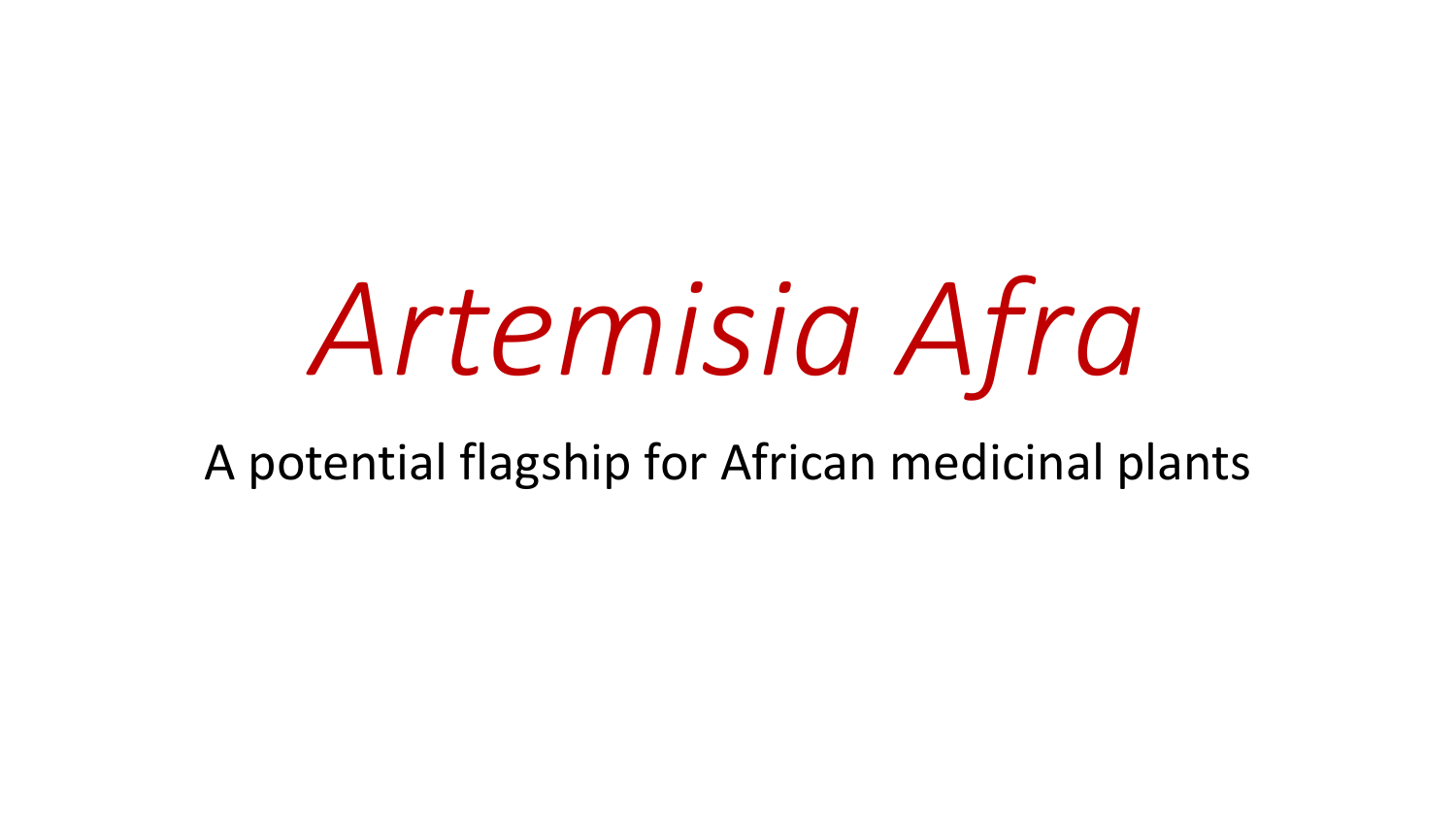Growing fom the Cape to Ethiopia One of the most widely used traditional medicines in South Africa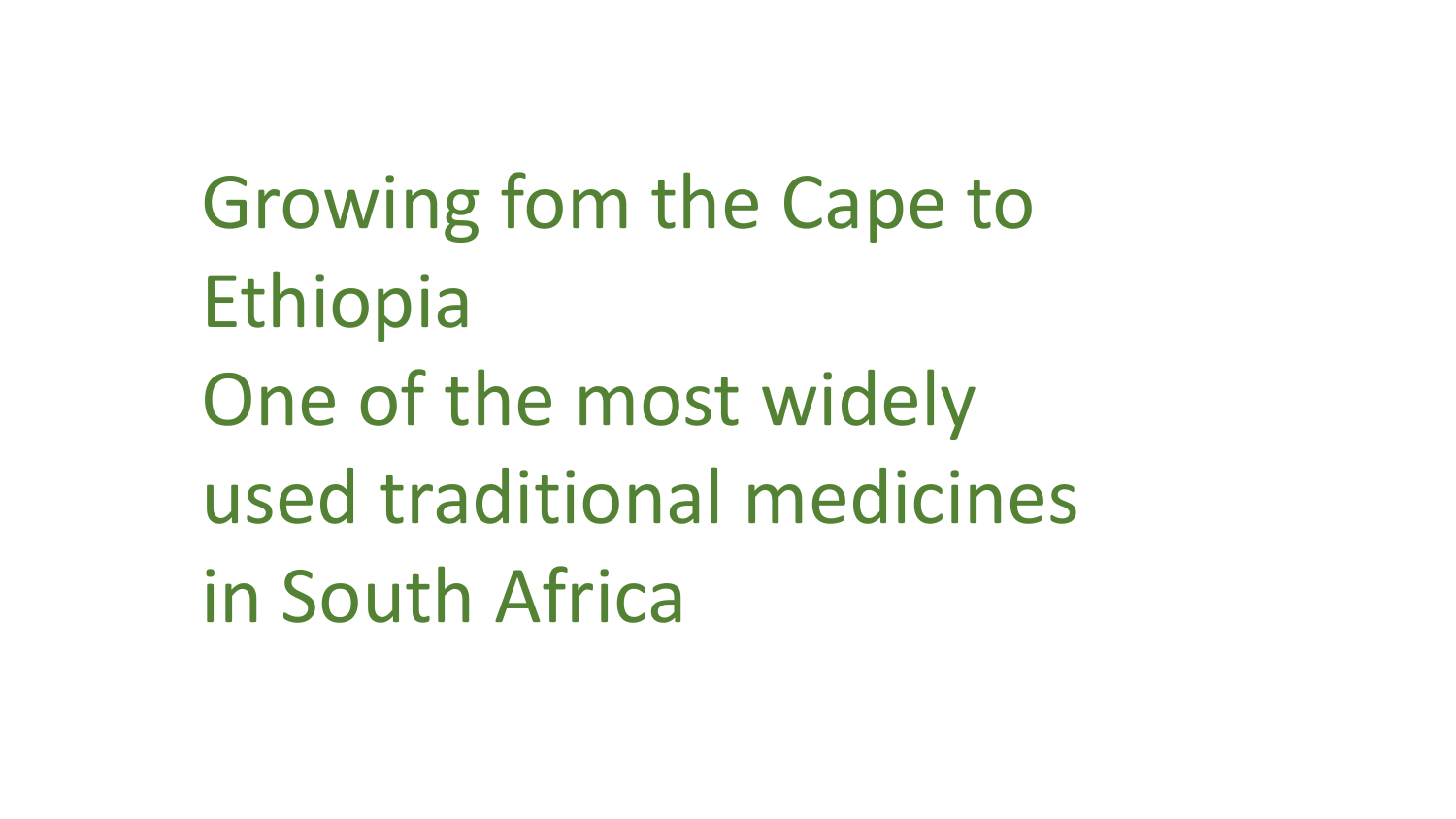Handbook of African Medicinal Plants Pharmacopeia of South Africa p121 IPC codes for *Artemisia afra*  B50- *Plasmodium falciparum* malaria B51- *Plasmodium vivax* malaria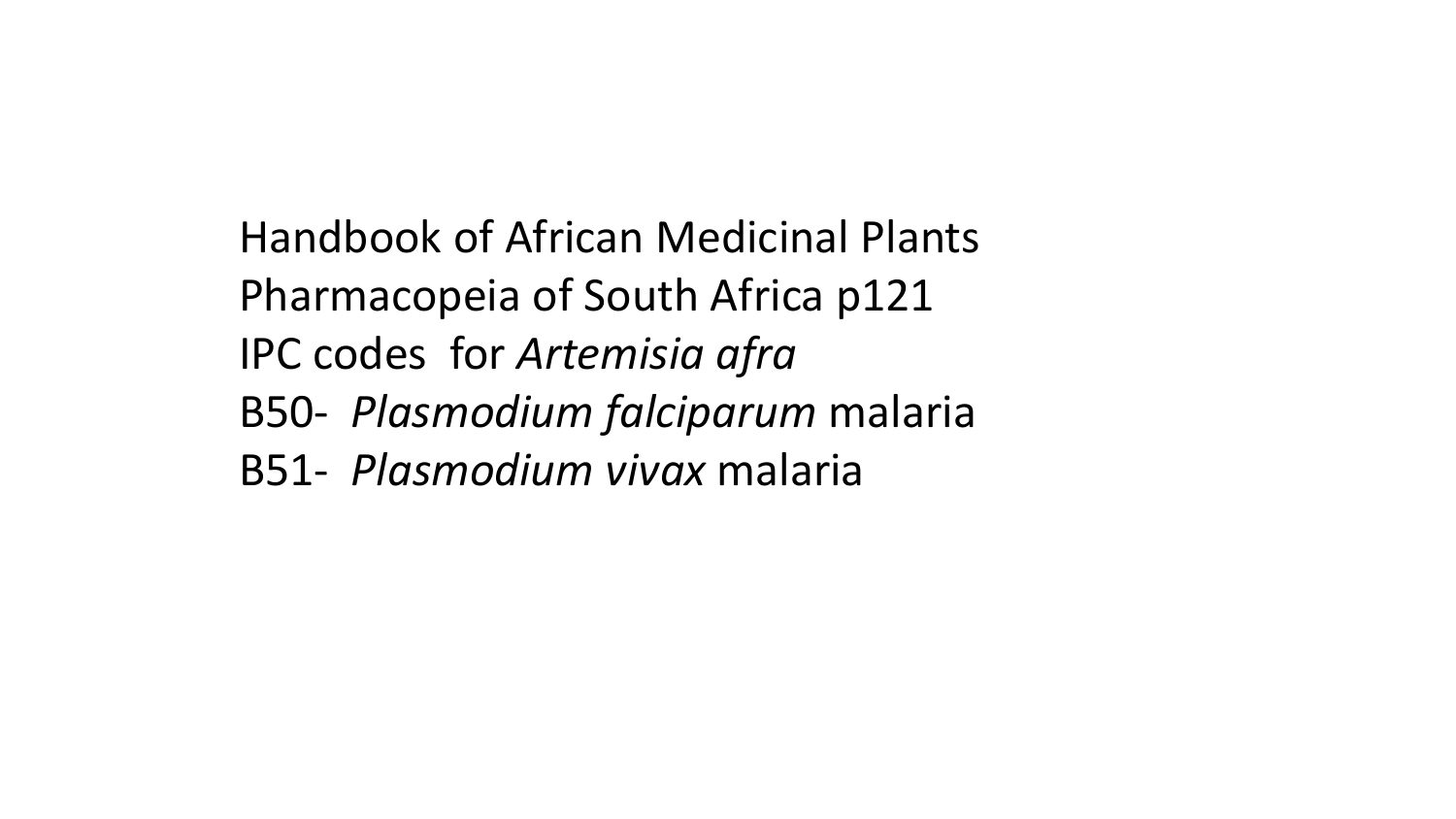In a study of 8 medicinal plants from Zimbabwe *Artemisia afra* was among the strongest against various strains of *Plasmodium falciparum*

C Kraft et al ., Phytotherapy Research 17, 123-128, 2003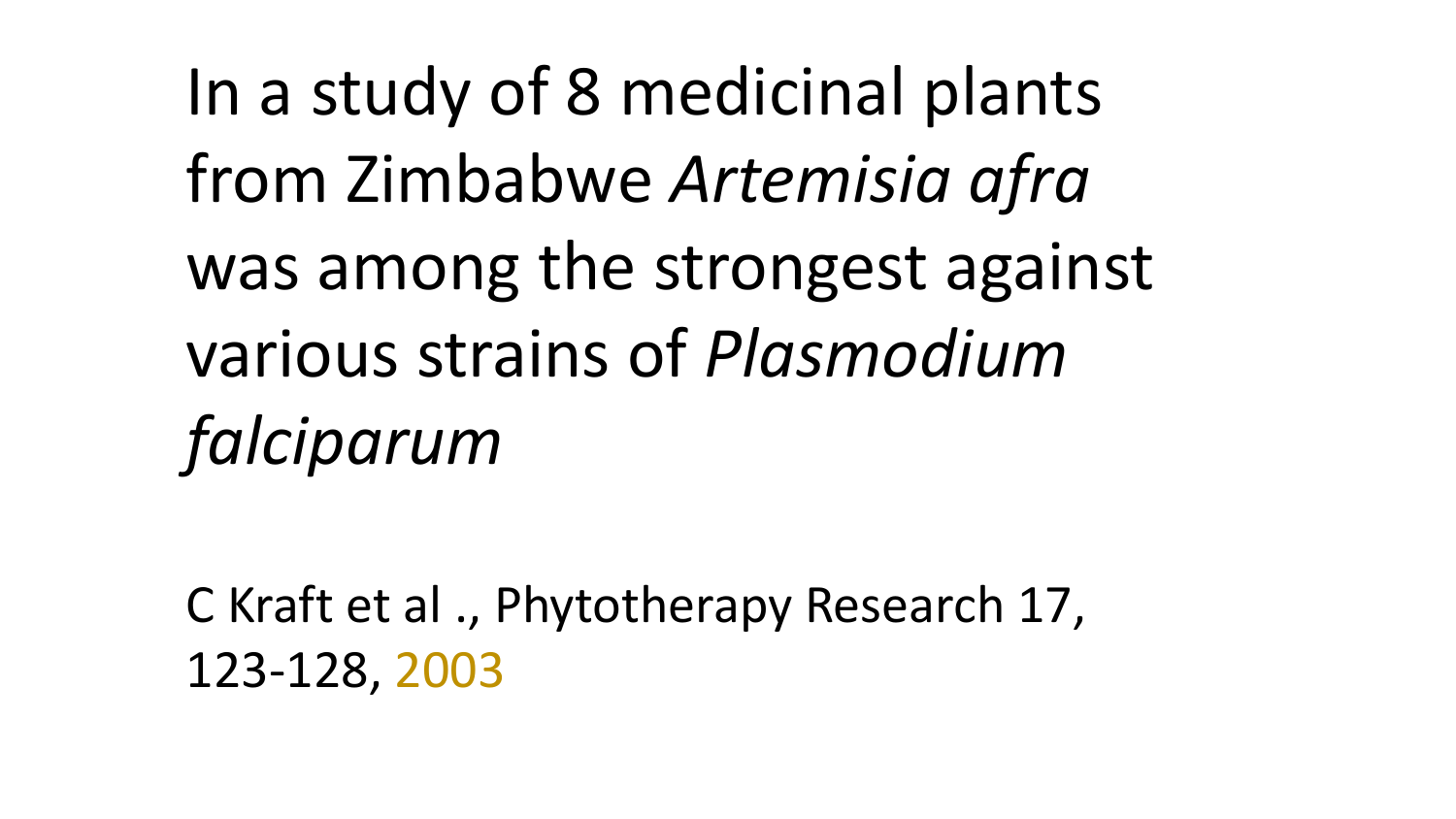Clarkson et al (J Pharmacogenom Pharmacoproteonics 2011) studied 134 species of plants native to South Africa for antiplasmodial activities. A afra was among the 19 highly active plants (IC50> 5μg/mL) against malaria.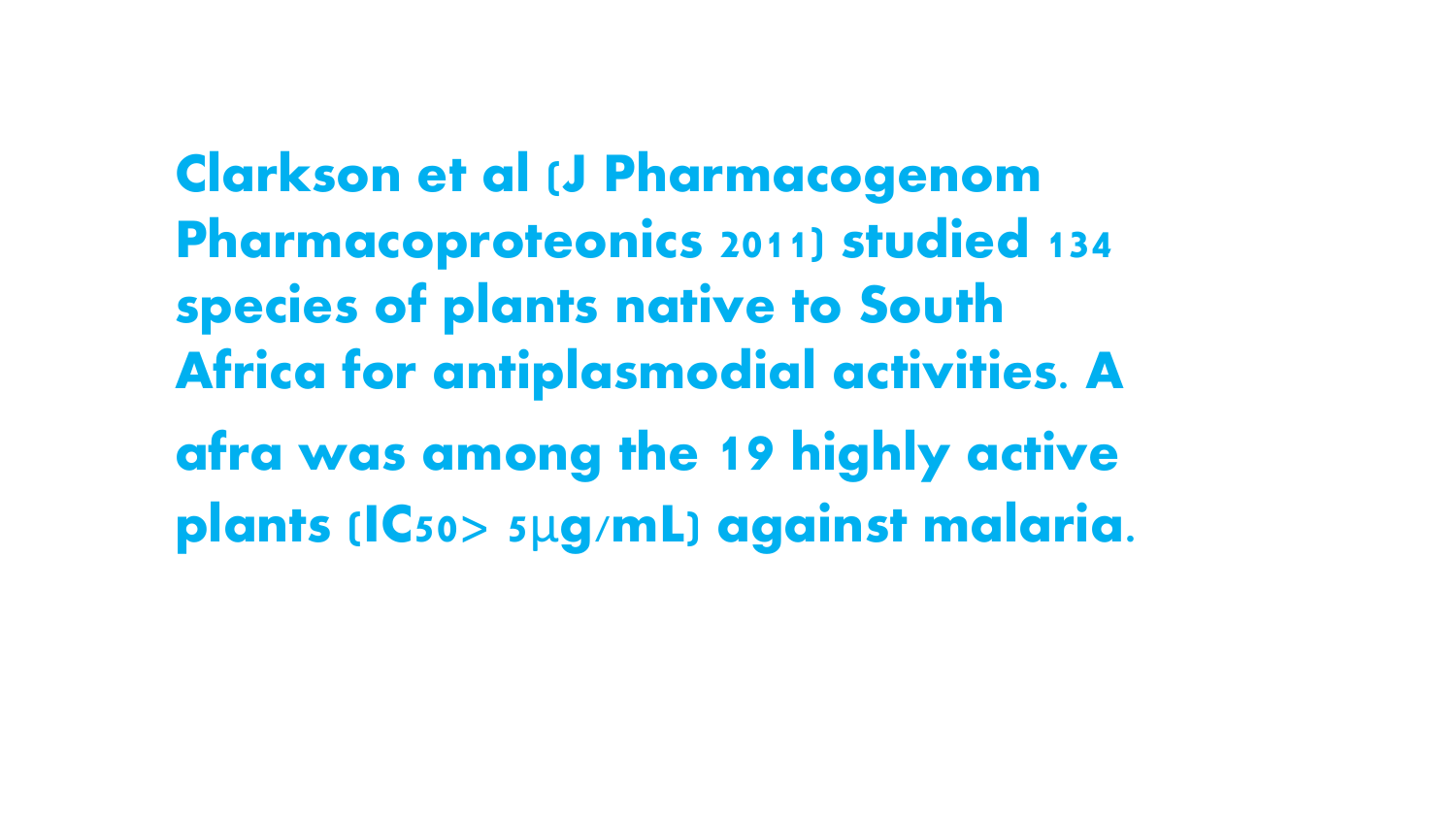Es stimmt, dass wir schon sehr viel *Artemisia afra* zur Behandlung verschiedenster Krankheiten in erster Linie Malaria, verwendet haben.

Da die Pflanze ja hier heimisch ist und es schon viele Untersuchungen gab, war es nicht schwierig in den Usambara Bergen Ableger zu bekommen. Seitdem haben wir nur mit Ablegern in vielen Gegenden **Nordtanzanias** *Artemisia afra* anbauen koennen.

Sie ist sehr wiederstandsfaehig und ergibt sehr viel mehr Ernte denn Artemisia annua.

Viele haben die Pflanze inzwischen in ihrem Garten und nehmen sie als frischen Tee entsprechend unseren Angaben. Aber darüber gibt es natürlich keine Aufzeichnungen.

So wird ihnen meine Aussage, dass *Artemisia afra* **sehr viel wirksamer ist denn** *Artemisia annua*, nicht viel helfen können.

Mechthild Keller

.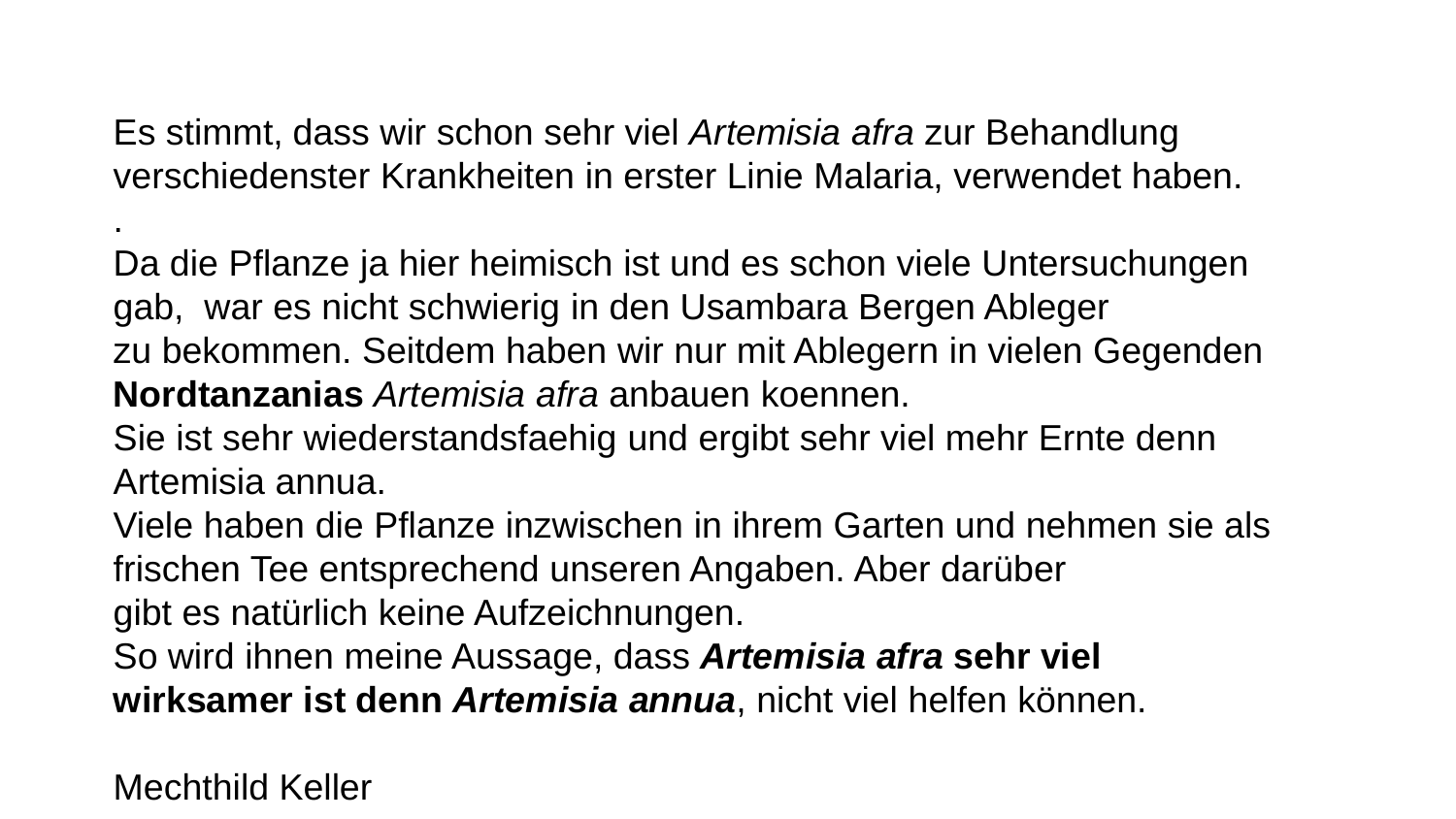

#### Beta-hematin inhibition by aqueous infusions

Al Quds University M Akkawi and P Lutgen



High bar: no inhibition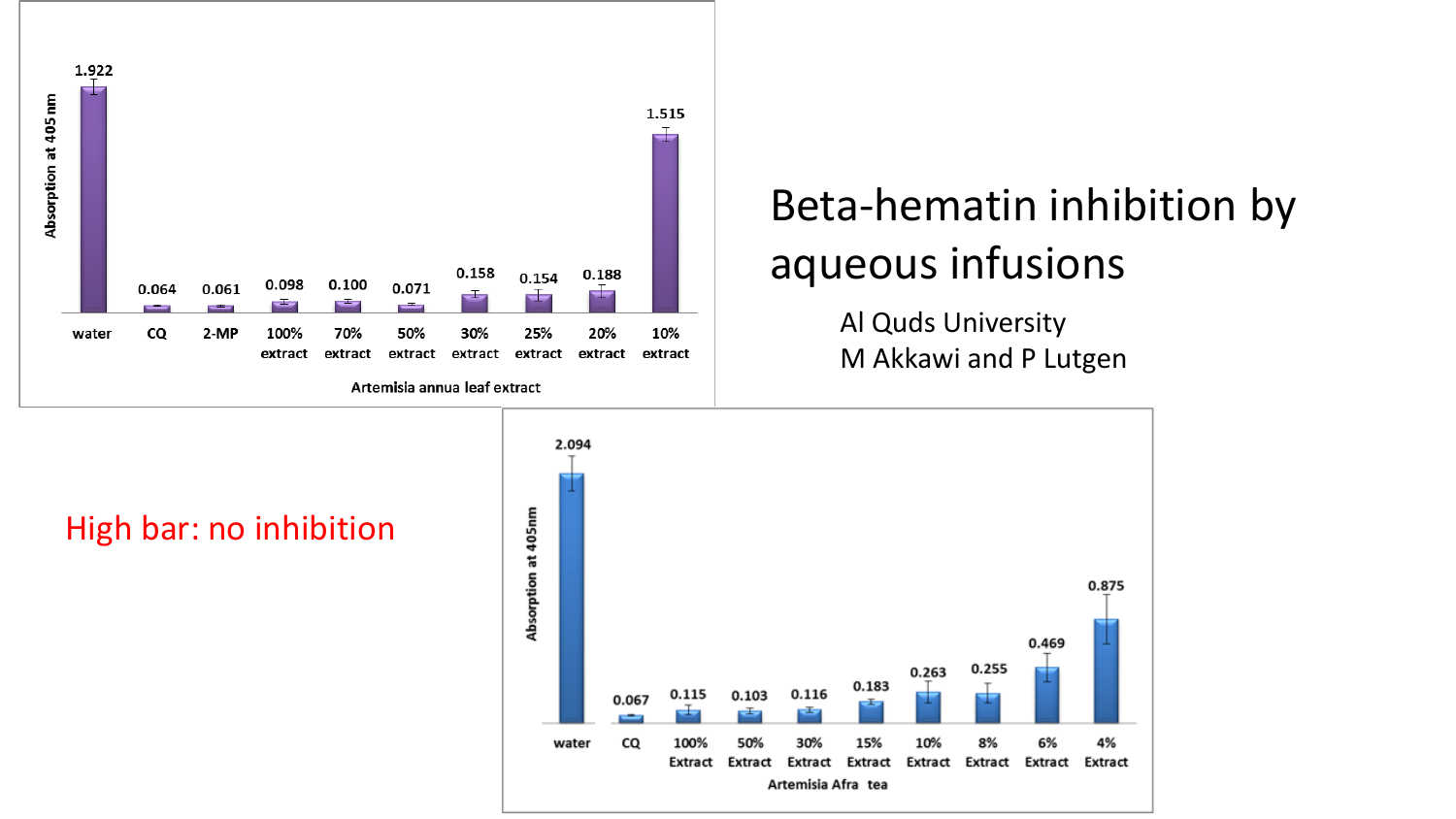

Figure 1. Total antioxidant capacity (TAC) of leaves (lvs), berries, and hay of some

atemisias determined by the oxygen radical absorbance capacity (ORAC) and

#### **(Jorge Ferreira, USDA)**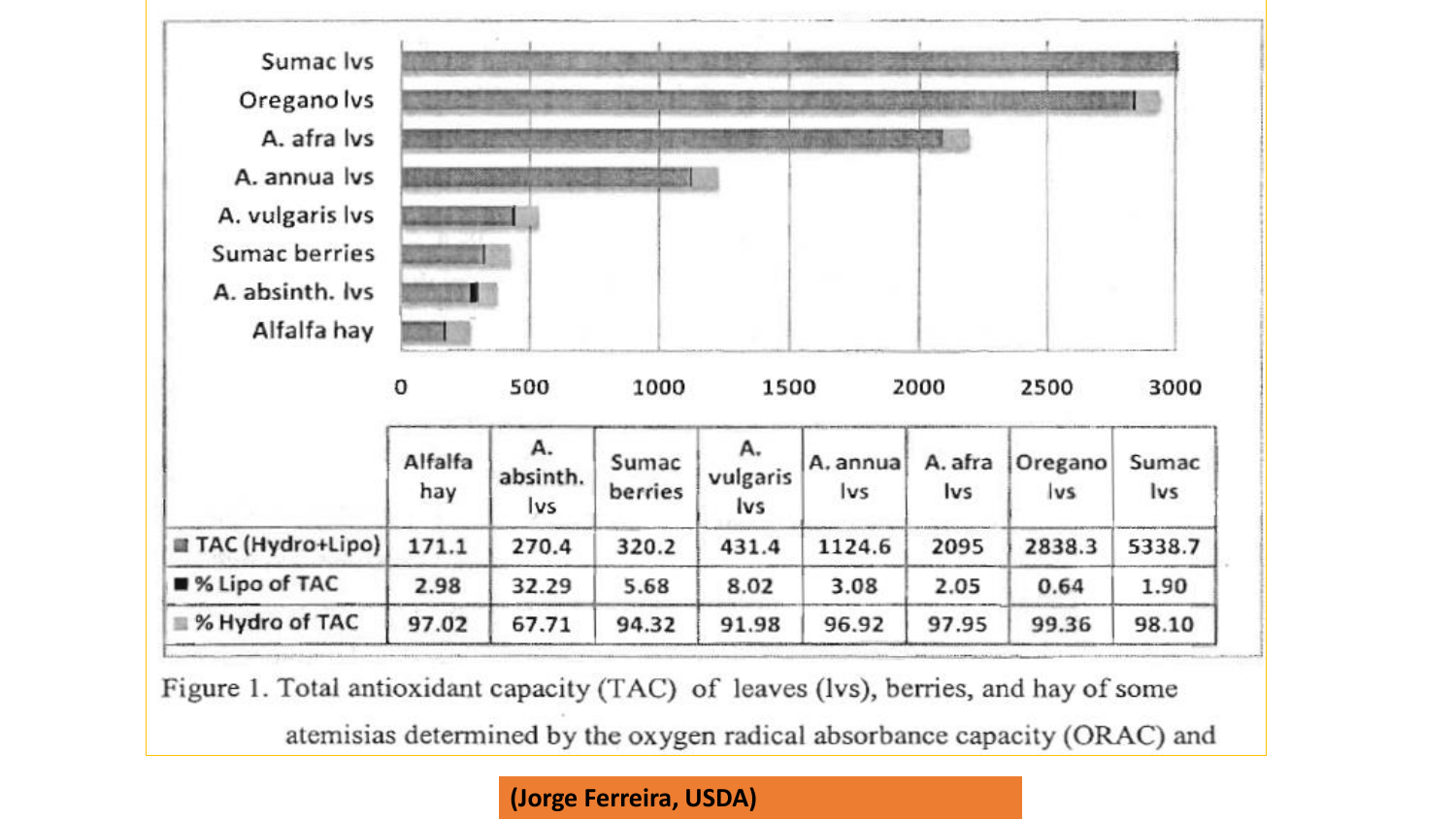The active substances of *Artemisia afra* are luteolin, davanone, scopoletin…not artemisinin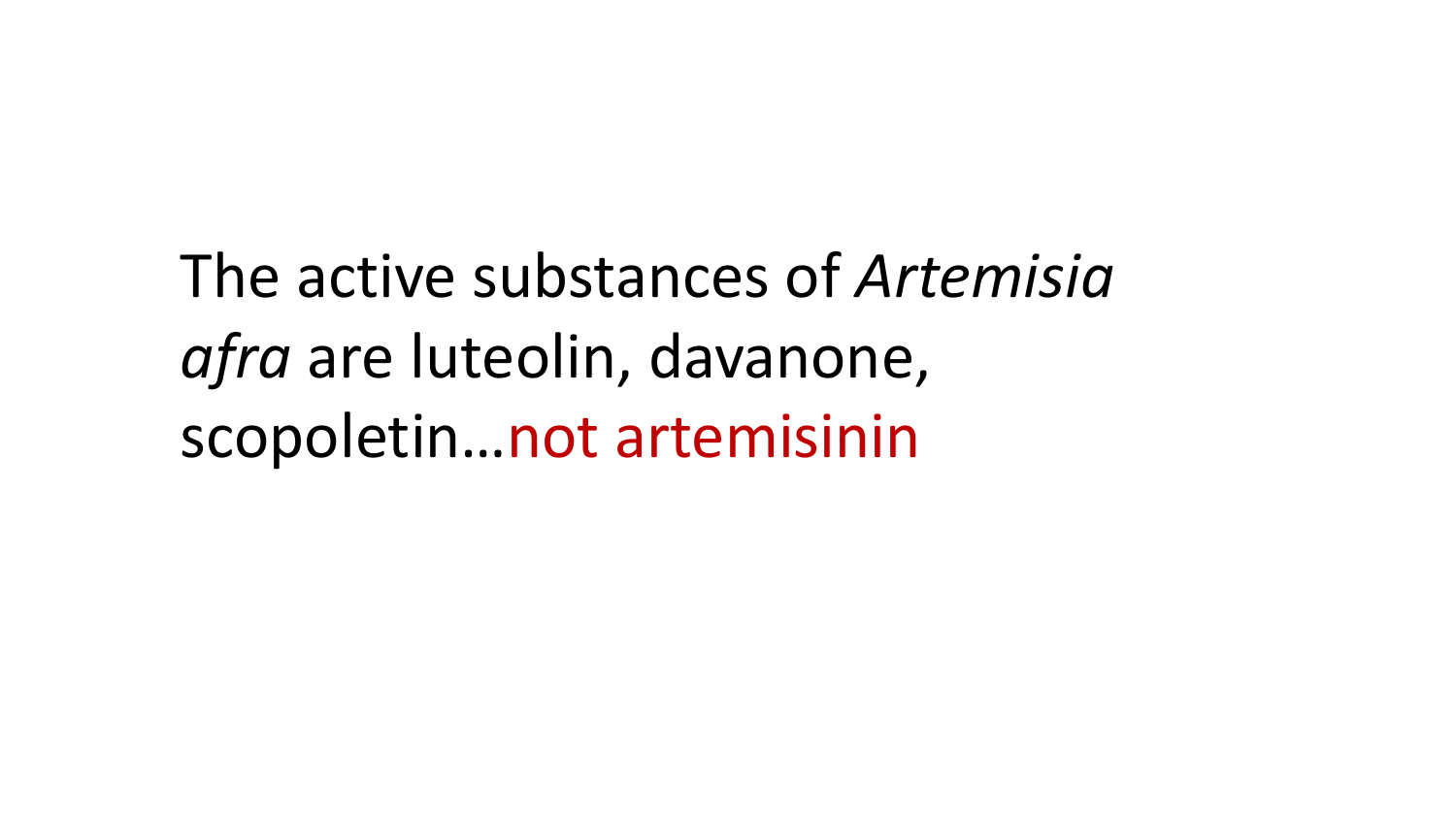Among flavonoids luteolin has the strongest antiplasmodial activity (A Lehane et al., BMC Res Notes 2008, 1:26)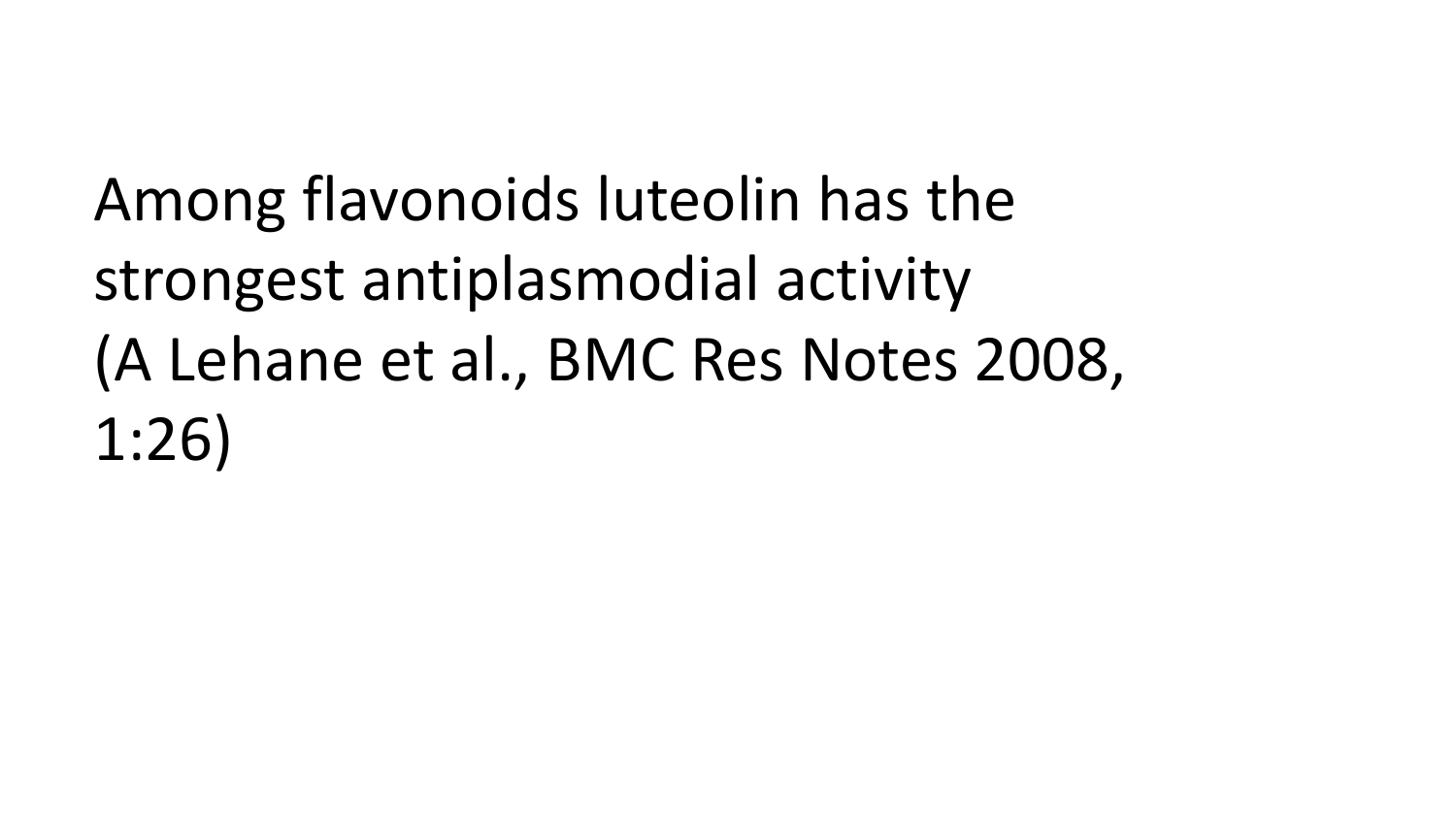### Luteolin has stronger inhibition of the inflammatory uric acid generated by plasmodium, than other flavonoids or even the drug allopurinol.

JM Pauff et al, J Nat Prod « 009 72, 725-31)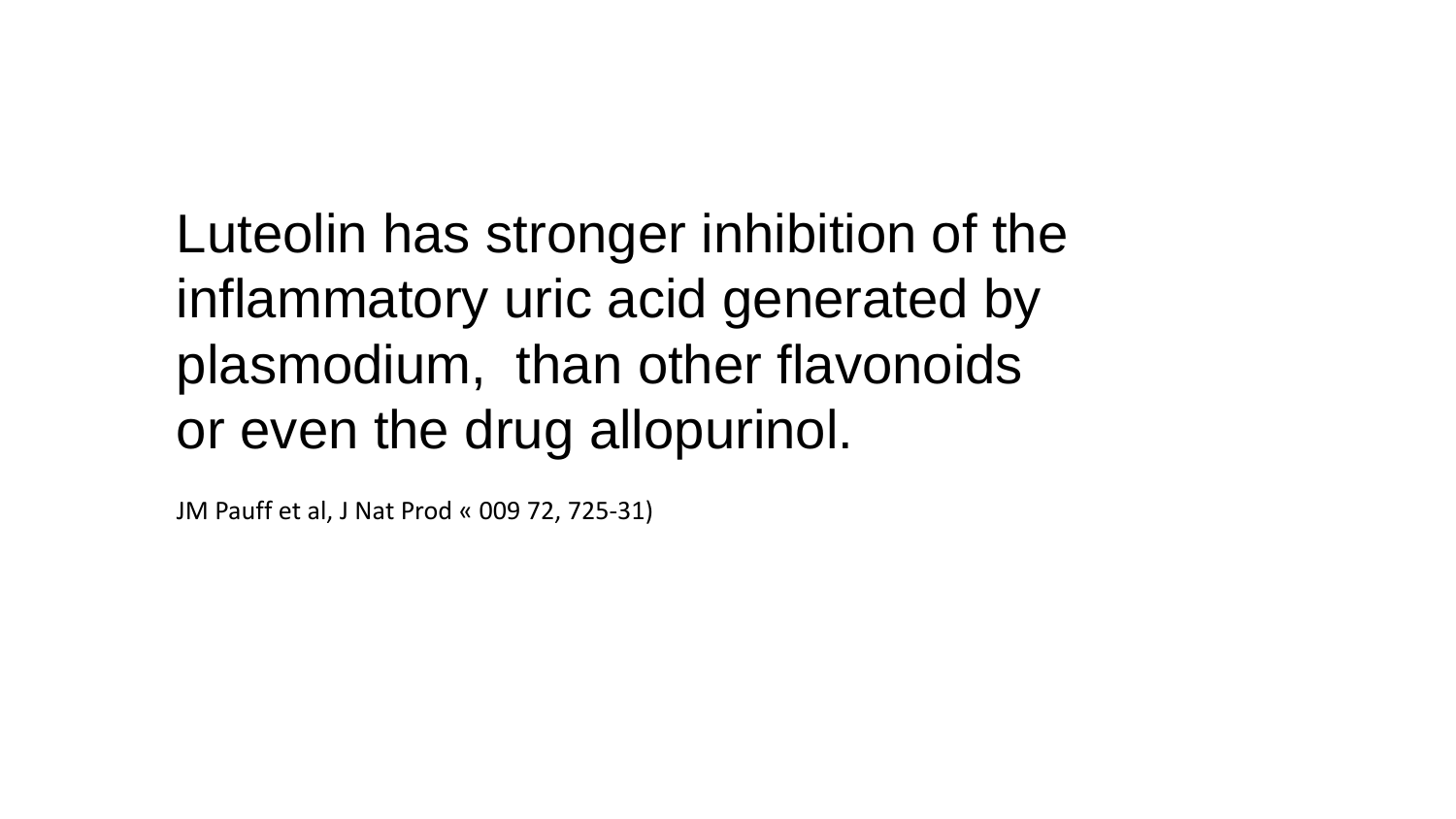The PhD thesis from South Africa (Meryl A Abrahams, 1996, UCT) is based on an assay which measures the inhibition of radiolabelled hypoxanthine uptake by parasites. They found

that **hydroxydavanone,** a molecule present in **Artemisia afra** at concentration 0.1-1.0 ng had an inhibitory effect stronger than artemisinine, and much stronger than chloroquine or mefloquine. At these low concentrations the latter 3 antimalarials even show an increase in hypoxanthine uptake. It is likely that with some antimalarials the hormetic range is very narrow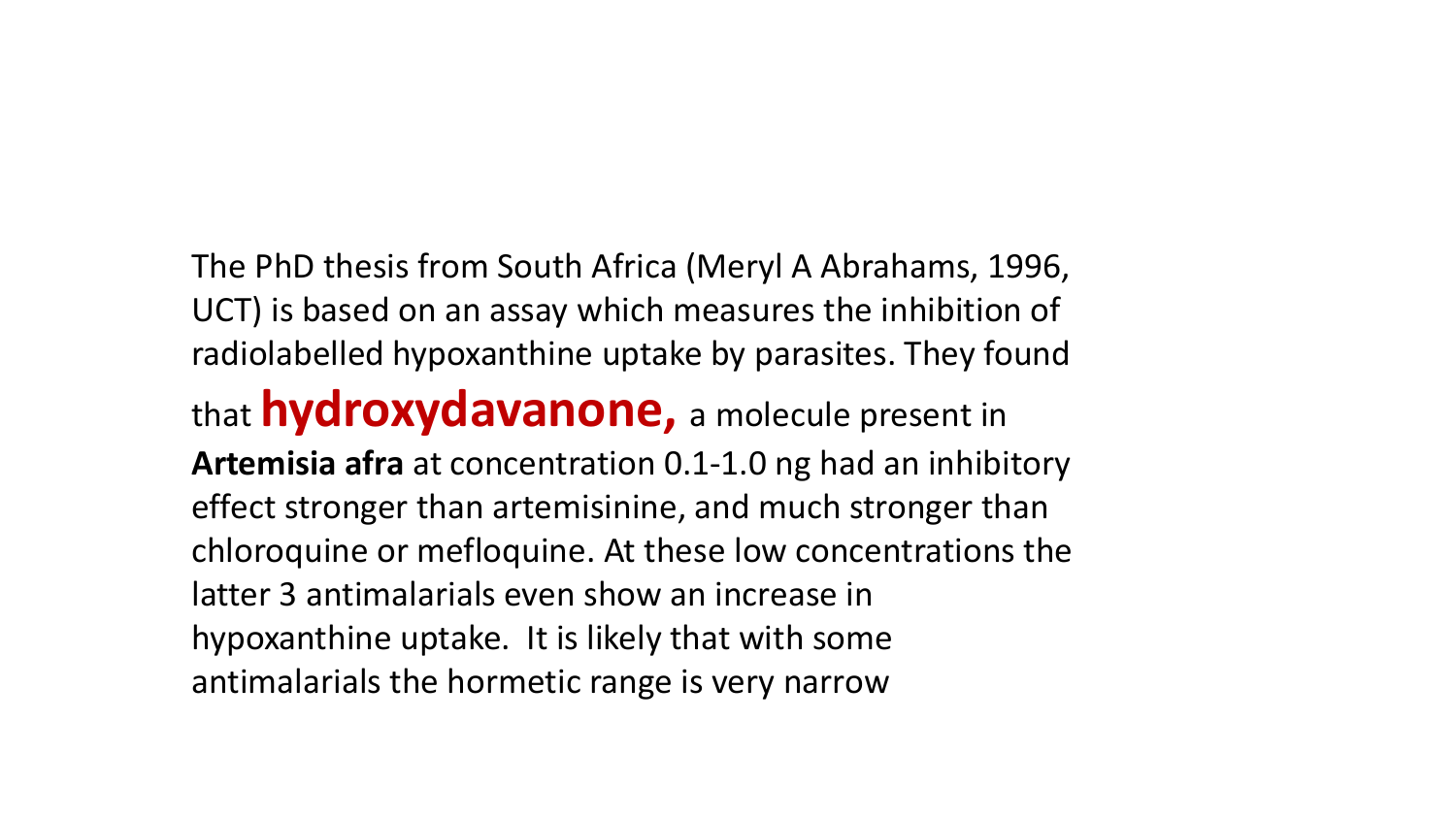Les sociétés pharmaceutiques basent souvent leur médicaments sur le pouvoir d'un molécule isolée et purifiée

De nombreux travaux montrent que la synergie joue un rôle important.

En combinaison le kaempferol et la chrysine voient p.ex, leur pouvoir antiinflammatoire multiplié par 5.

(O Harasstani et al., Inflamm Res 2010, 59, 711-21)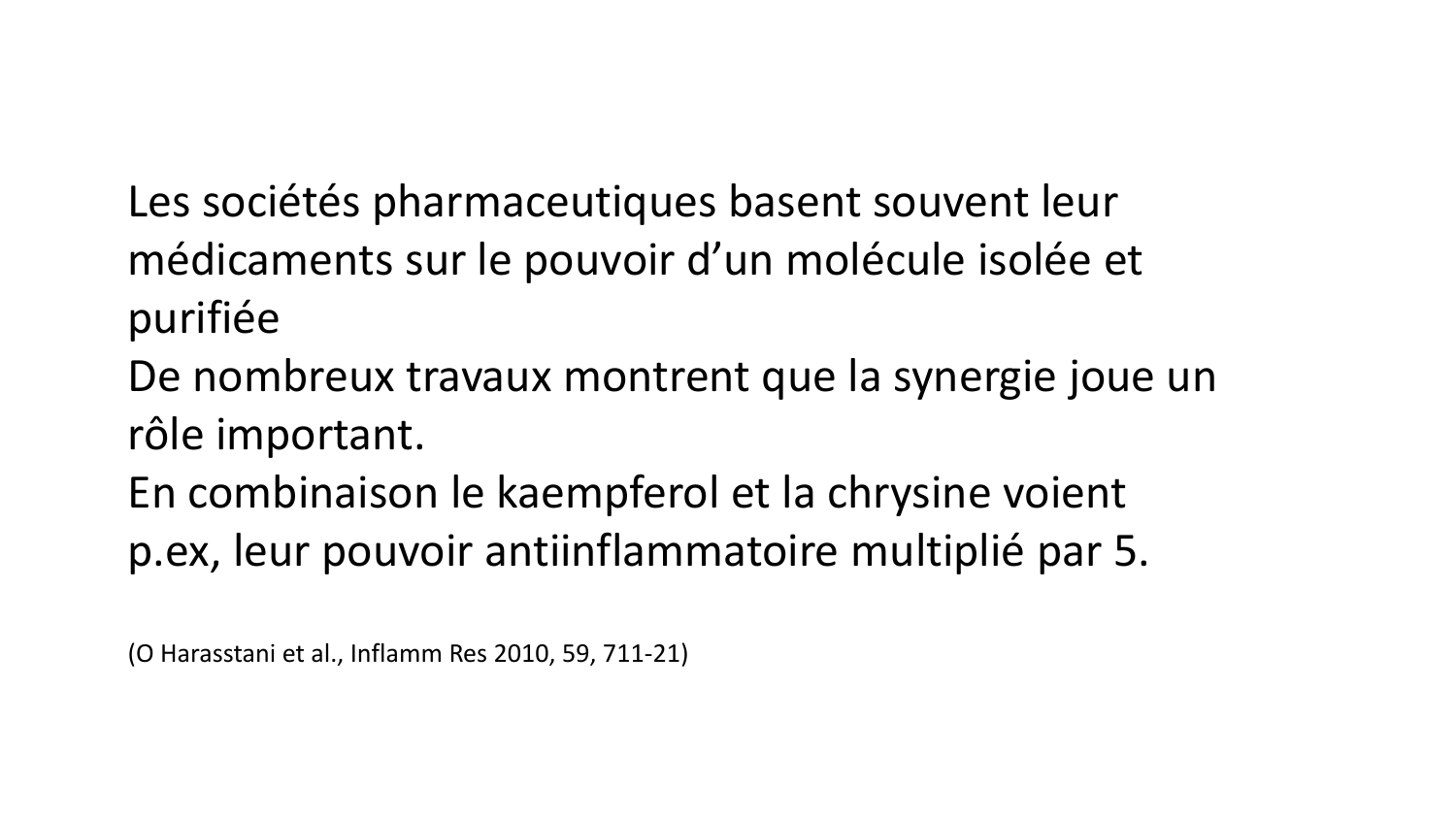#### **Study on the therapeutic effects of encapsulated** *Artemisia annua* **and** *Artemisia afra*

**82 volunteers suffering from malaria were treated during 7 days with capsules containing powdered leaves of** *Artemisia annua* **from Luxembourg (AAL) or from Burundi (AAB) and** *Artemisia afra (***AAF***)***. Total dose for AAL was 15 gr, for AAB 7.5 gr and for AAF 7.5 gr. Despite these low doses all patients were free of fever after 2 days and 85% were free of parasites after 7 days for AAL, 76% for AAB and 40% for AAF.** 

**This second trial confirms the results obtained in 2013. 54 volunteers suffering from malaria were treated during 10 days with capsules containing powdered leaves of** *Artemisia annua* **AAL All were free of fever after 2 days and 51 were free of parasites after 10 days.**

**(personal communication from Katanga)**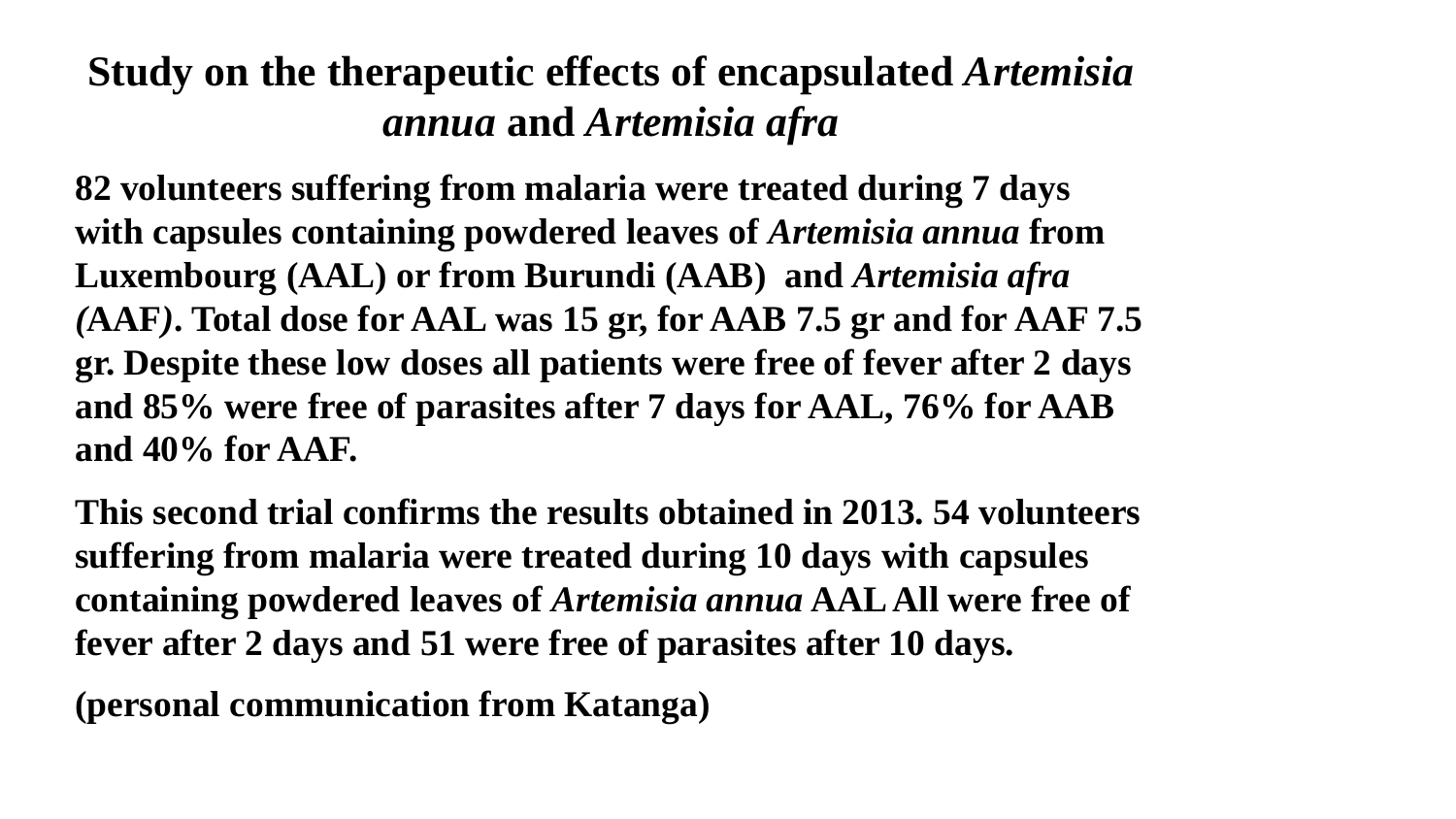Results indicate that *Artemisia afra*  and its constituents are useful for managing hypertensive conditions

AN Guantal et al., Pharmaceutical Biology 37.5 351-356 1999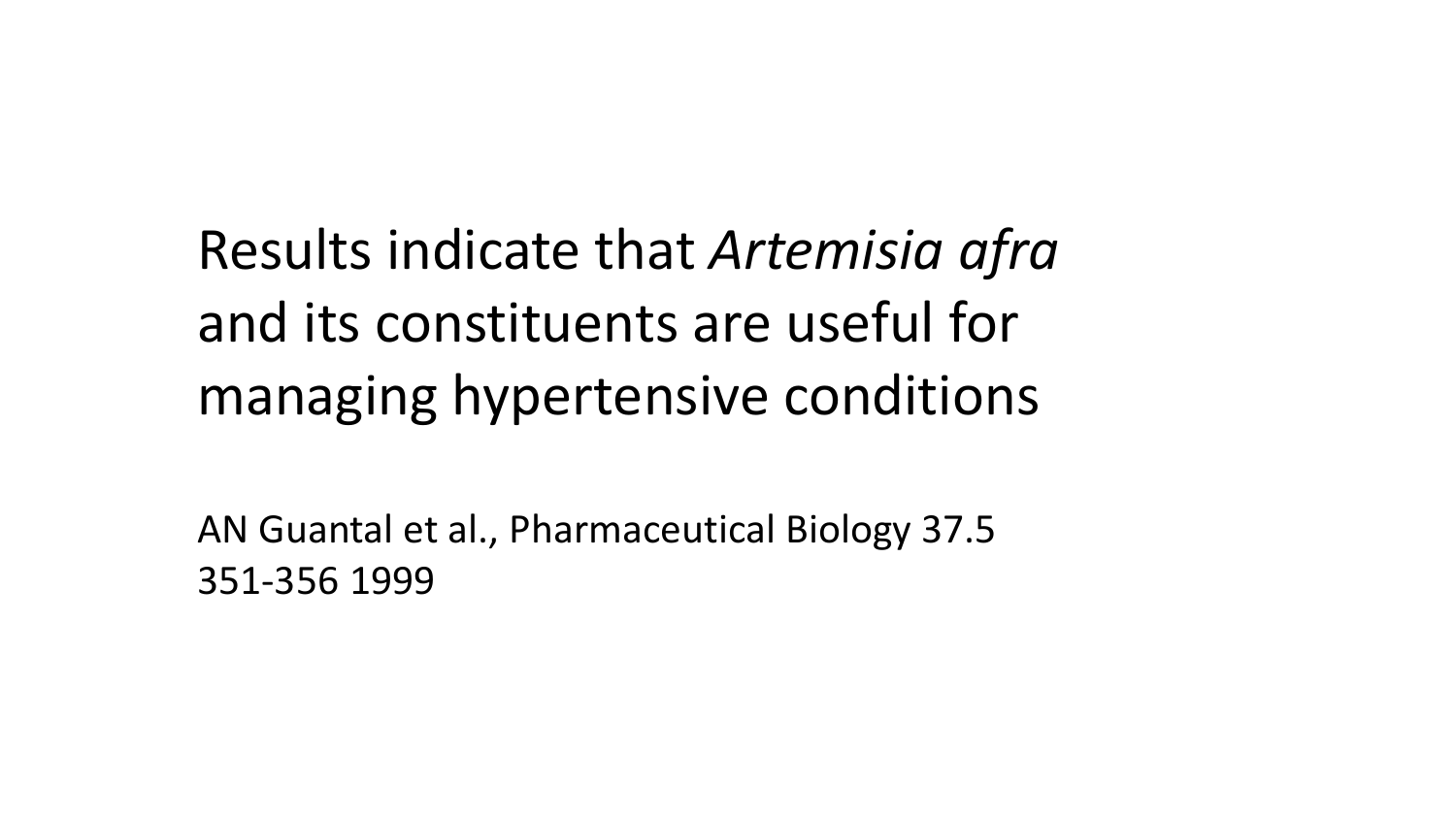Antimicrobial constituents of *Artemisia afra* are very effective against periodontal pathogens G More , University of Pretoria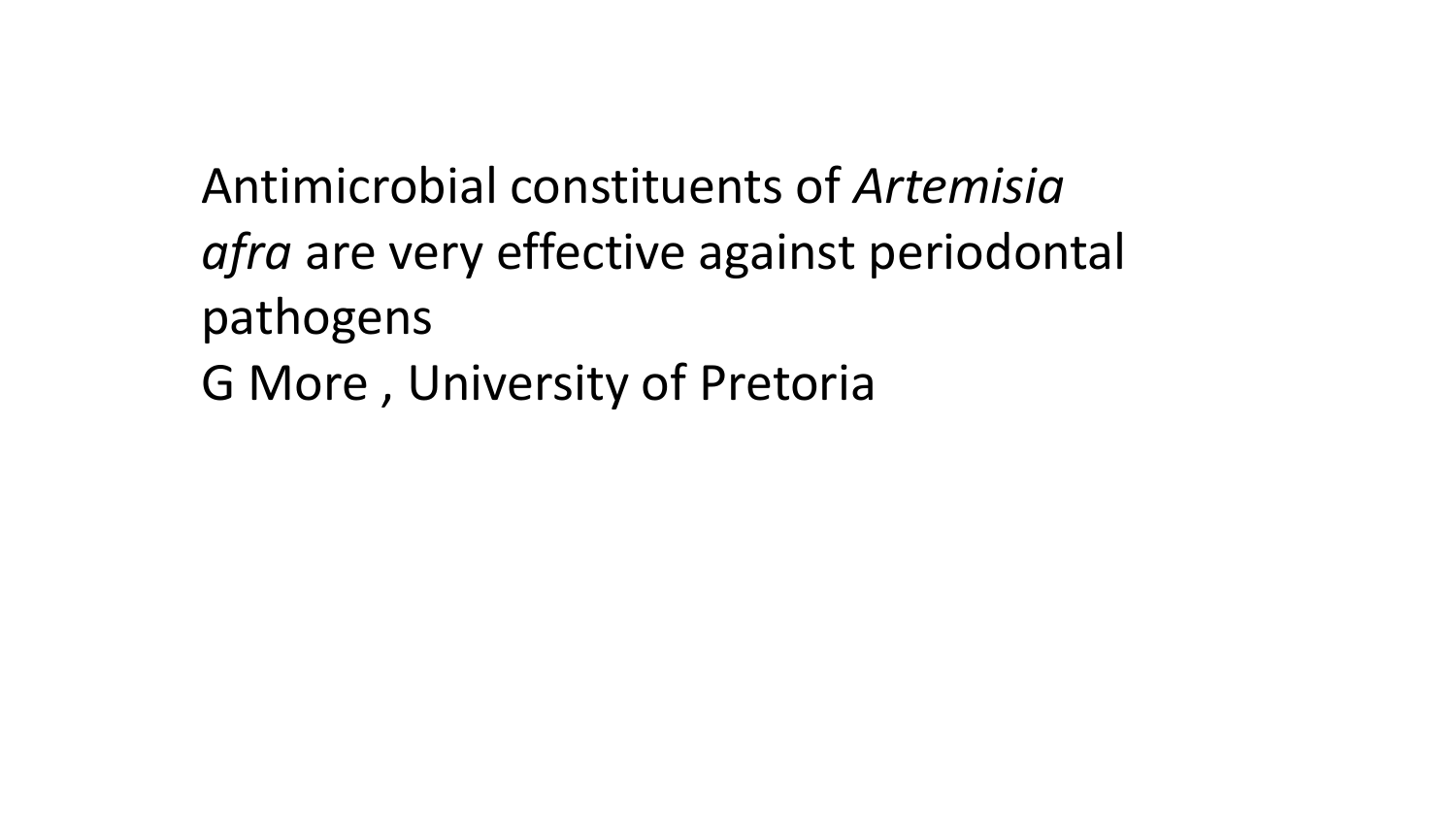Ryno Freidberg PhD Thesis 2009 Nelson Mandela Metropolitan University

Antimicrobial and anticancer activities of *Artemisia afra* and *Artemisia absinthium*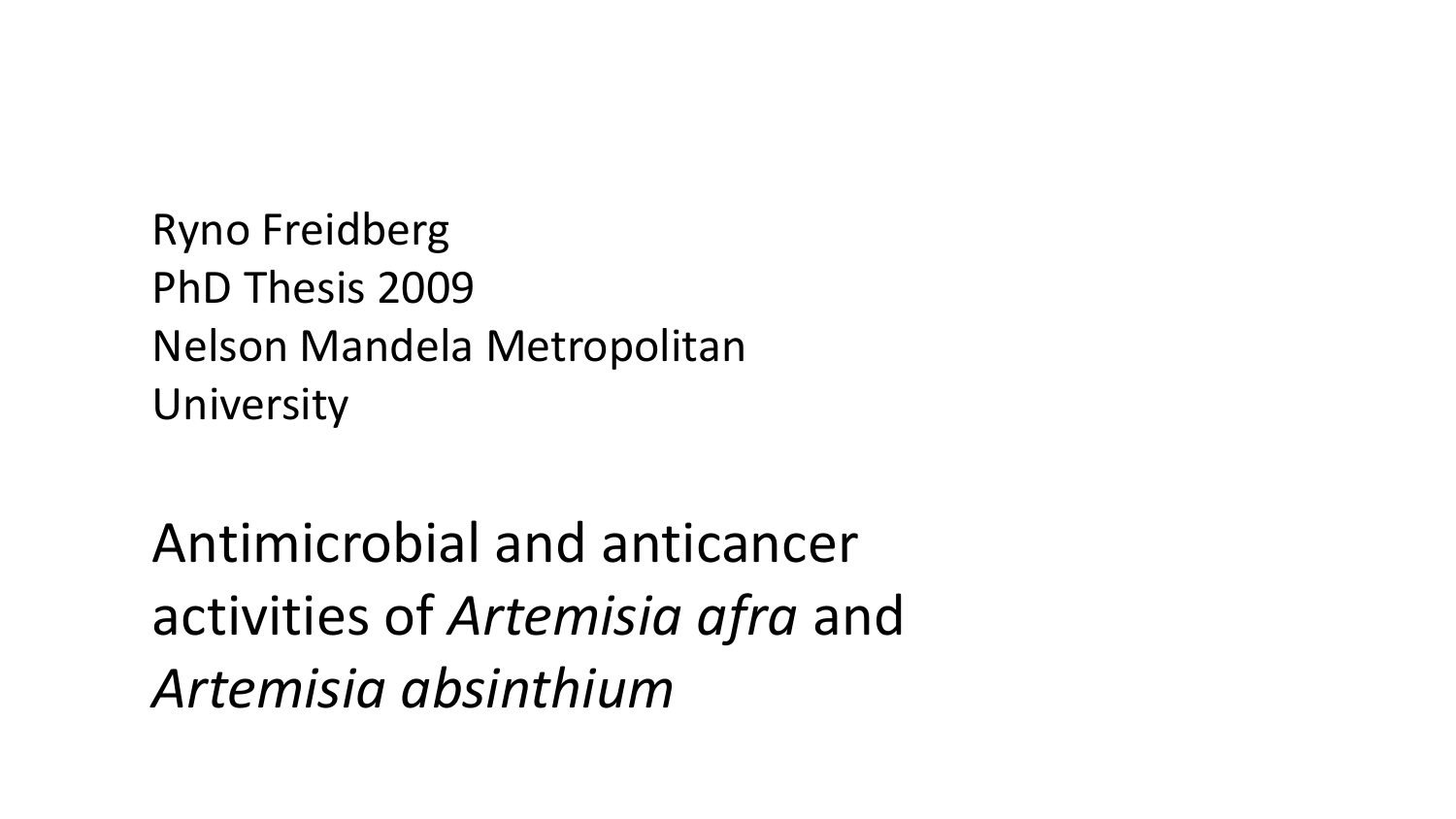A Lubbe, Fr Van der Kooy et al., Journal of Ethnopharmacology, 2012

This is the first scientific report of *Artemisia afra* possessing significant *in vitro* anti-HIV activity and adds credence to similar *in vivo*  reports in this field.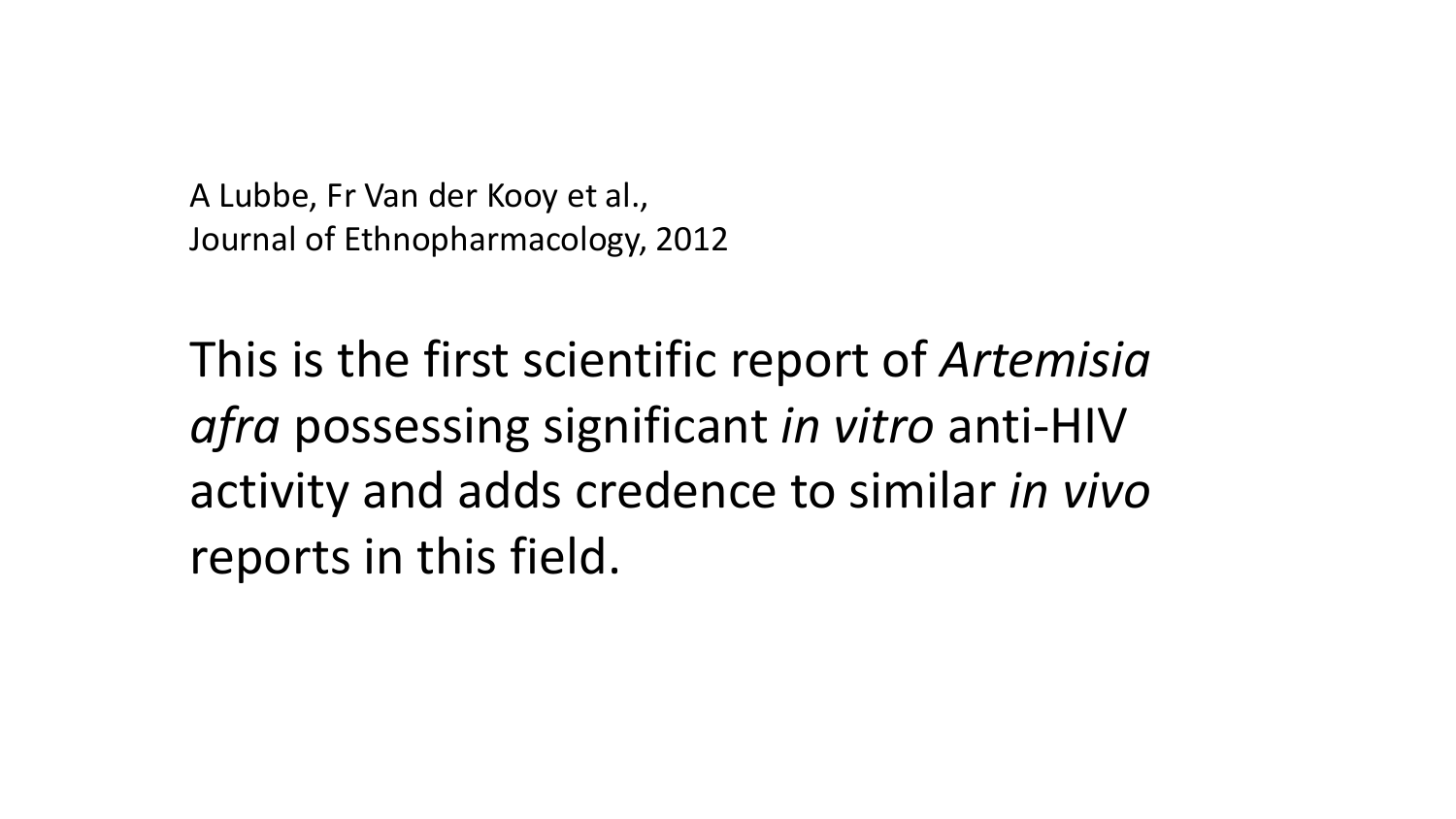## *Artemisia afra* is able to control tuberculosis in rats

### S Ntutela et al., Tuberculosis, 2009 Dec, 33-40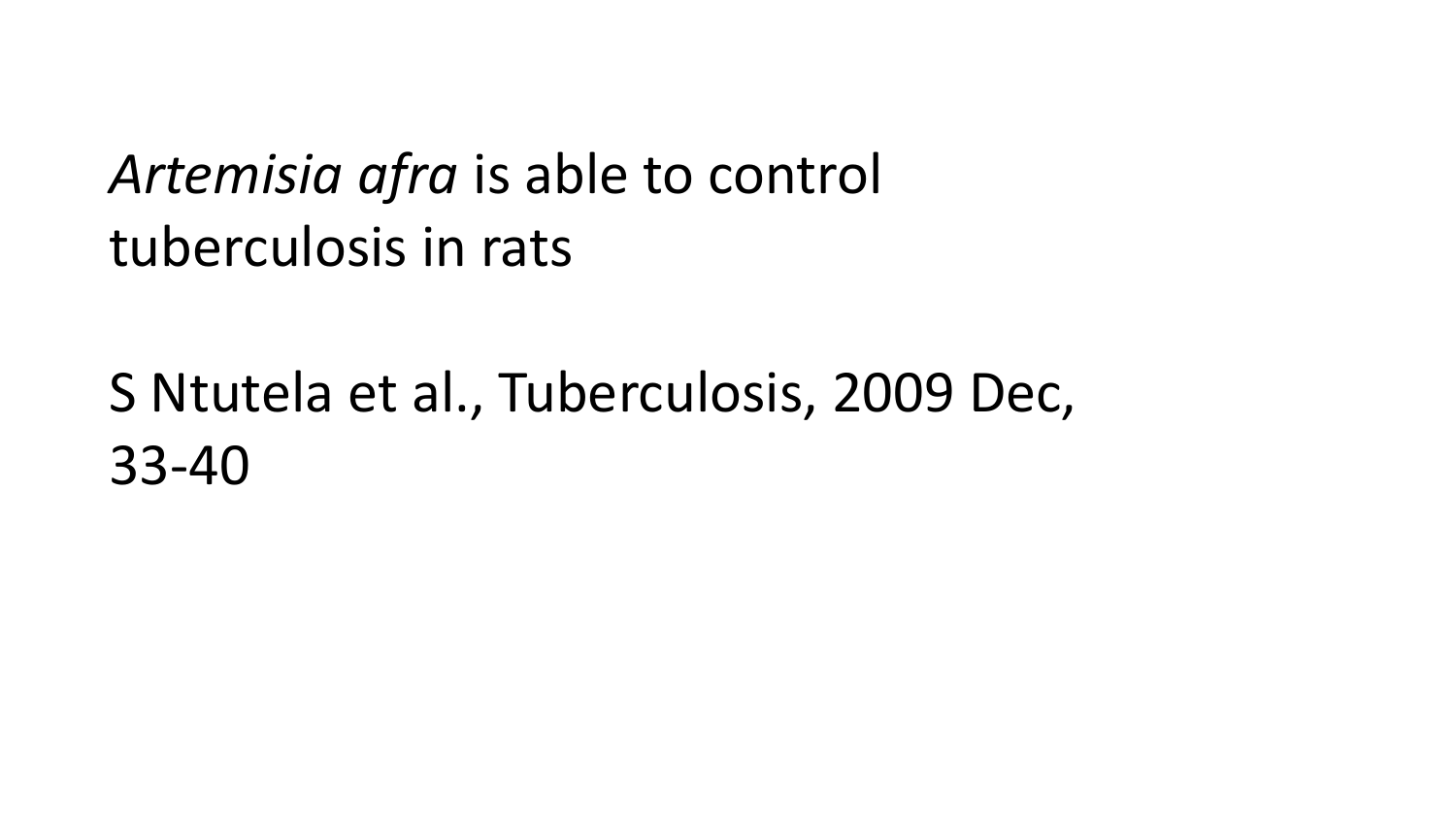#### **The Aqueous Extract of** *Artemisia afra* **shows good Antidiabetic Activity in Wistar Rats**

TO Sunmonu et al., Evid Based Compl and Altern Med, 20 May 2013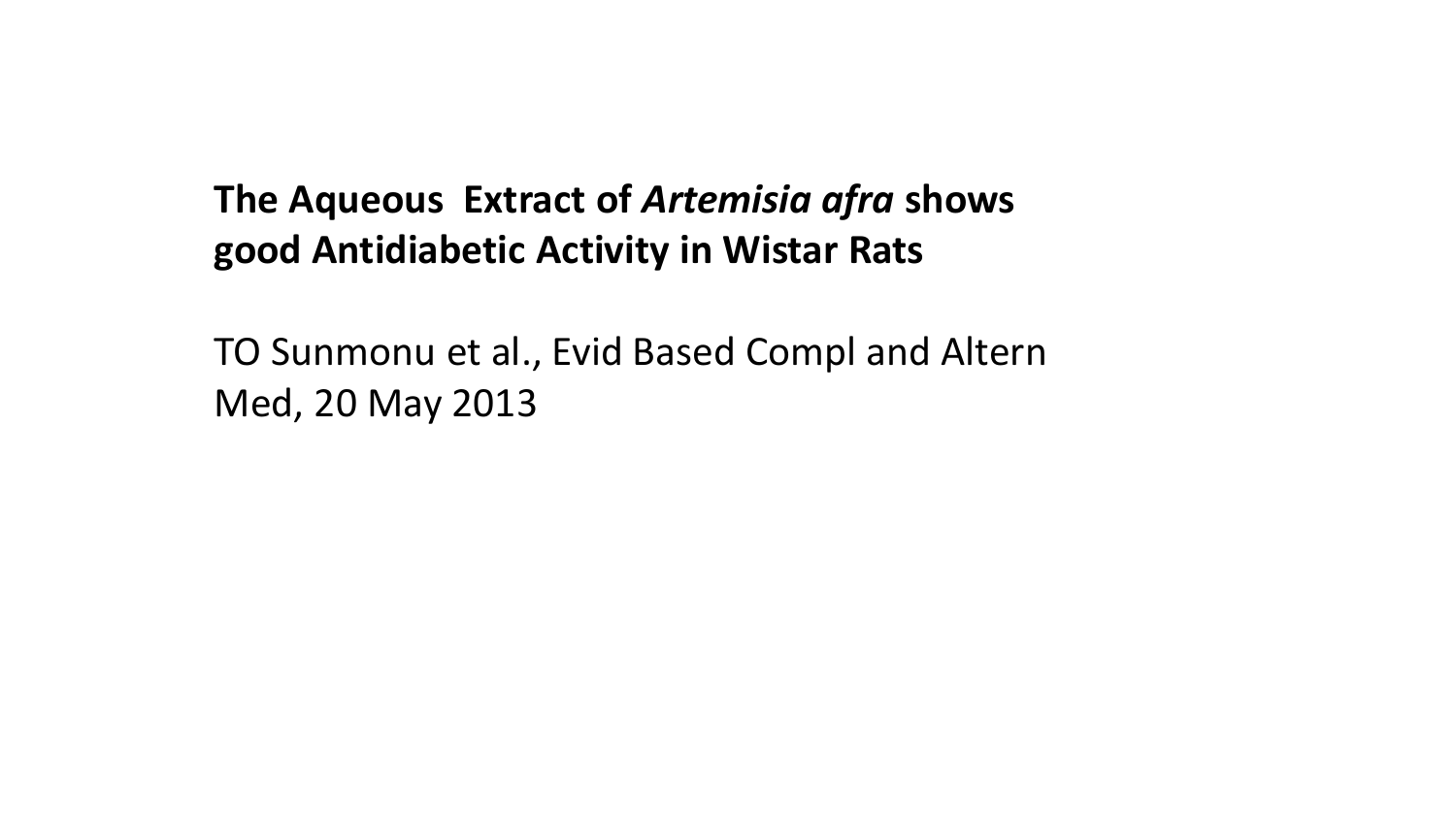Acute doses of *Artemisia afra* are relatively non-toxic in mice and rats irrespective of the route of administration. At high doses it may have a hepatoprotective effect.

JT Mukinda PhD thesis University of Western Cape 2005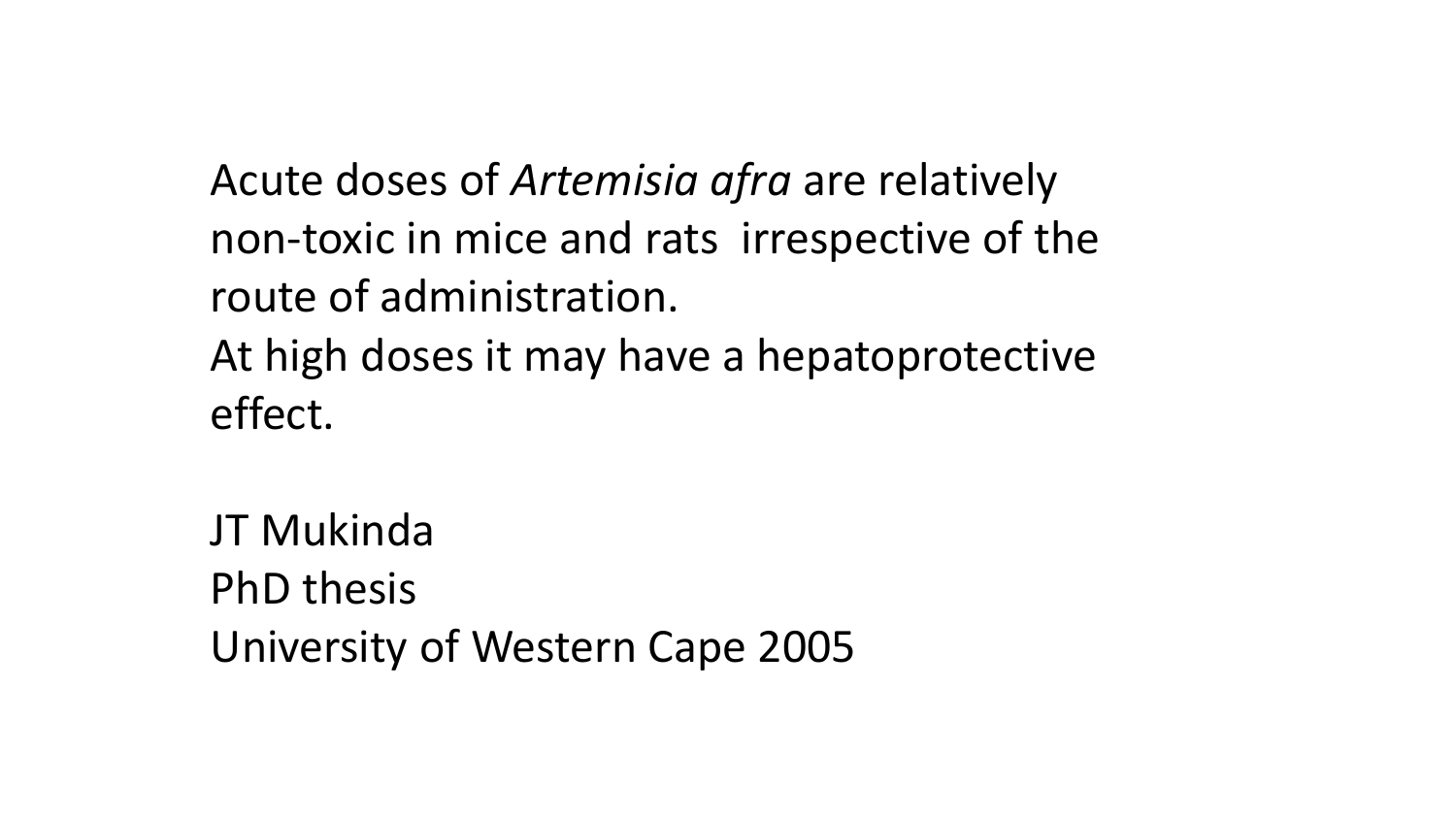

Nombre publications scientifiques Artemisia afra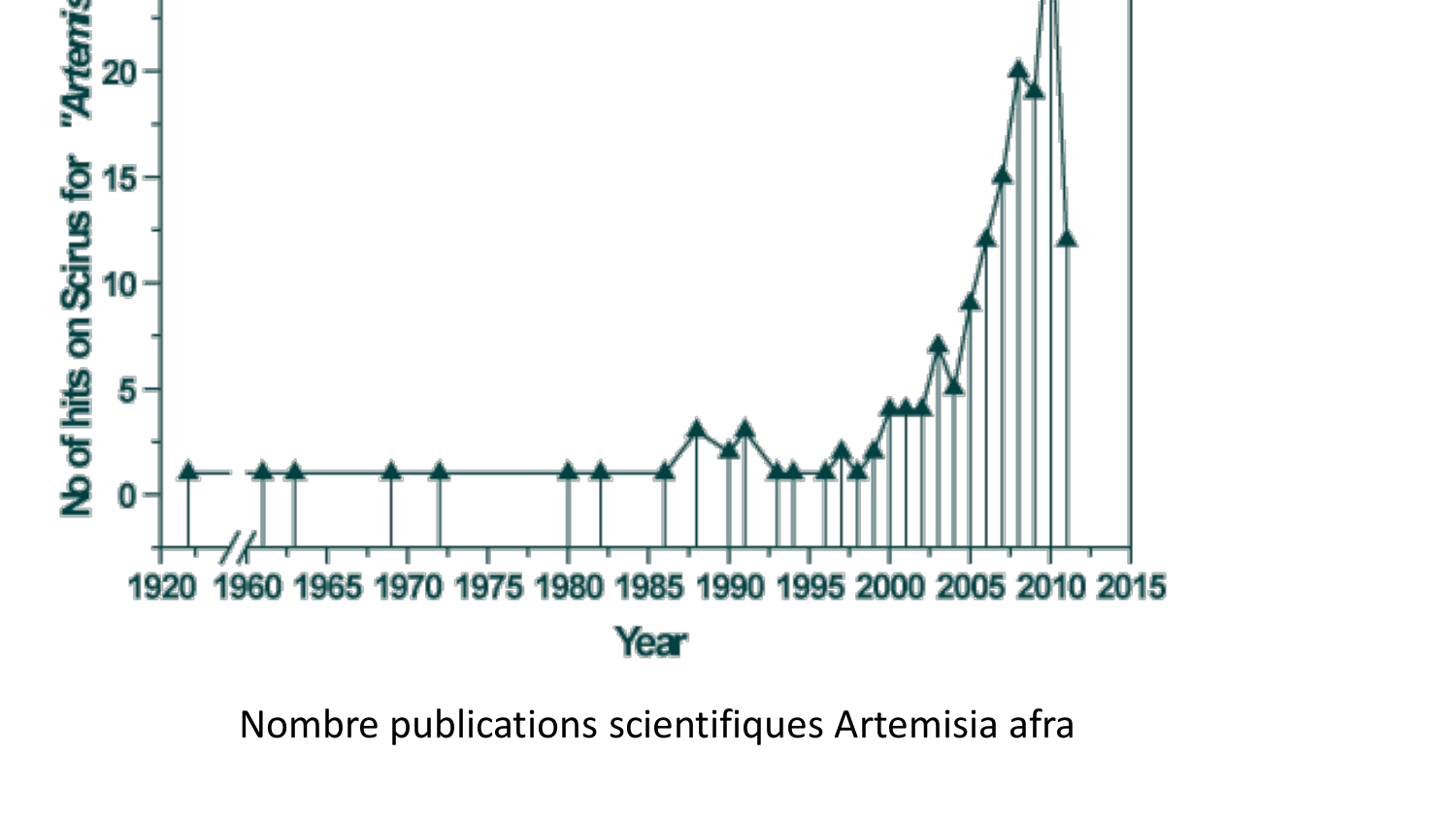13<sup>BME</sup> FORUM ÉCONOMIQUE INTERNATIONAL **SUR L'AFRIQUE** 



AFRIQUE 2.0: Ther parti des ressources naturelles pour la transformation économique

ORGANISÉ PAR LE CENTRE DE DÉVELOPPEMENT DE L'OCDE, 7 OCTOBRE 2013, PARIS, FRANCE

**Les chercheurs craignent une résistance précoce au Coartem** Addis-Abeba- Ethiopie (PANA) --

**[Will drug resistance become pandemic?](http://fightingmalaria.org/article.aspx?id=2107)**

**Saturday Star** | **April 5, 2014** The rising trend of resistance to pharmaceuticals is one of the most important and worrying topics raised at the 16<sup>th</sup>International Congress on Infectious Diseases (ICID) currently underway in Cape Town. With no sign of any new drugs becoming available, increasing wide-spread resistance to existing drugs has the potential to relegate humanity back to an era not experienced in decades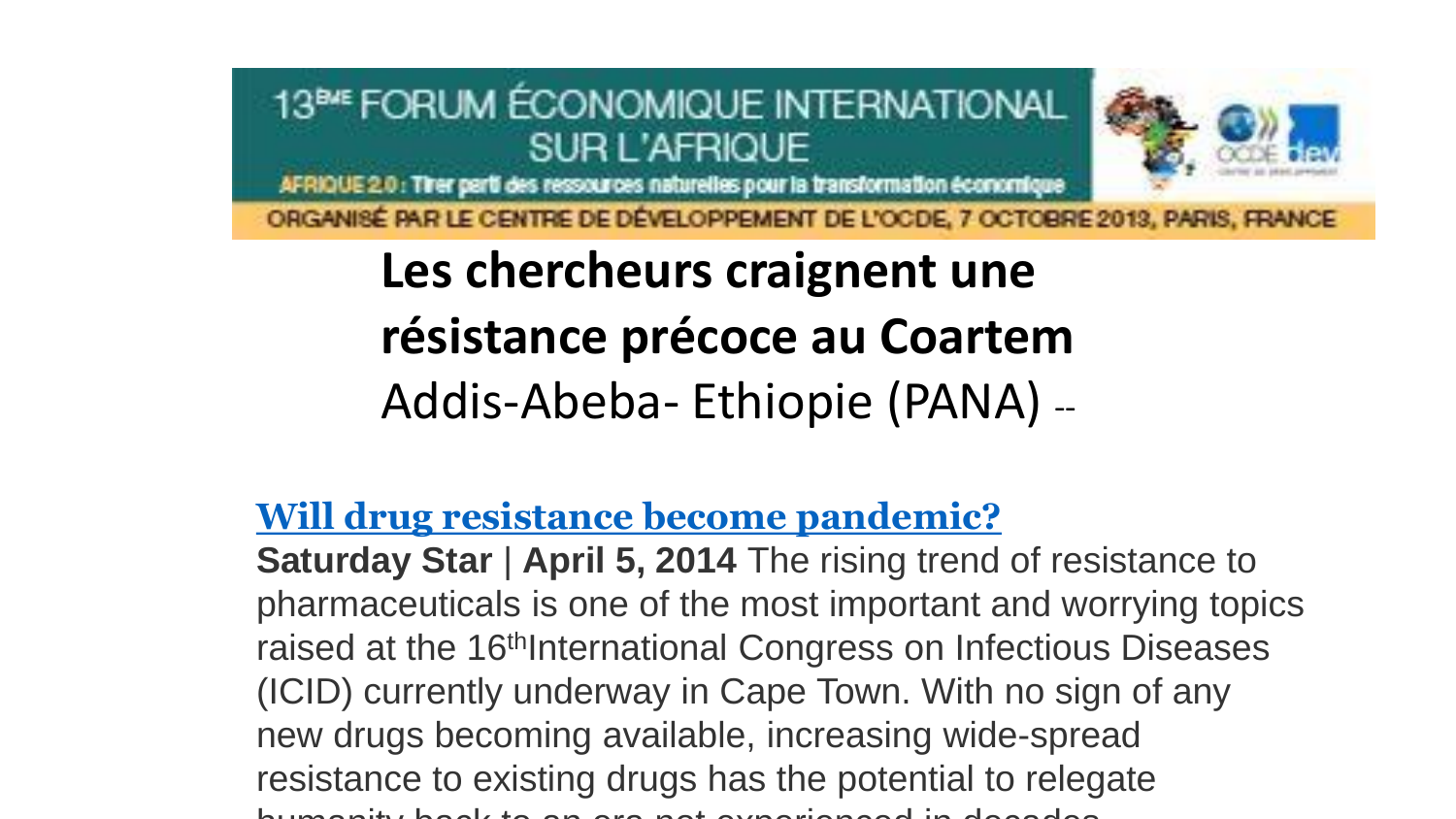## Et profitons de la porte ouverte par l'OMS en février 2014

#### **[WHO Traditional Medicine](http://apps.who.int/iris/bitstream/10665/92455/1/9789241506090_eng.pdf) Strategy 2 0 1 4 – 2023**

*apps.who.int/iris/bitstream/10 665/92455/1/9789241506090\_ eng.pdf*